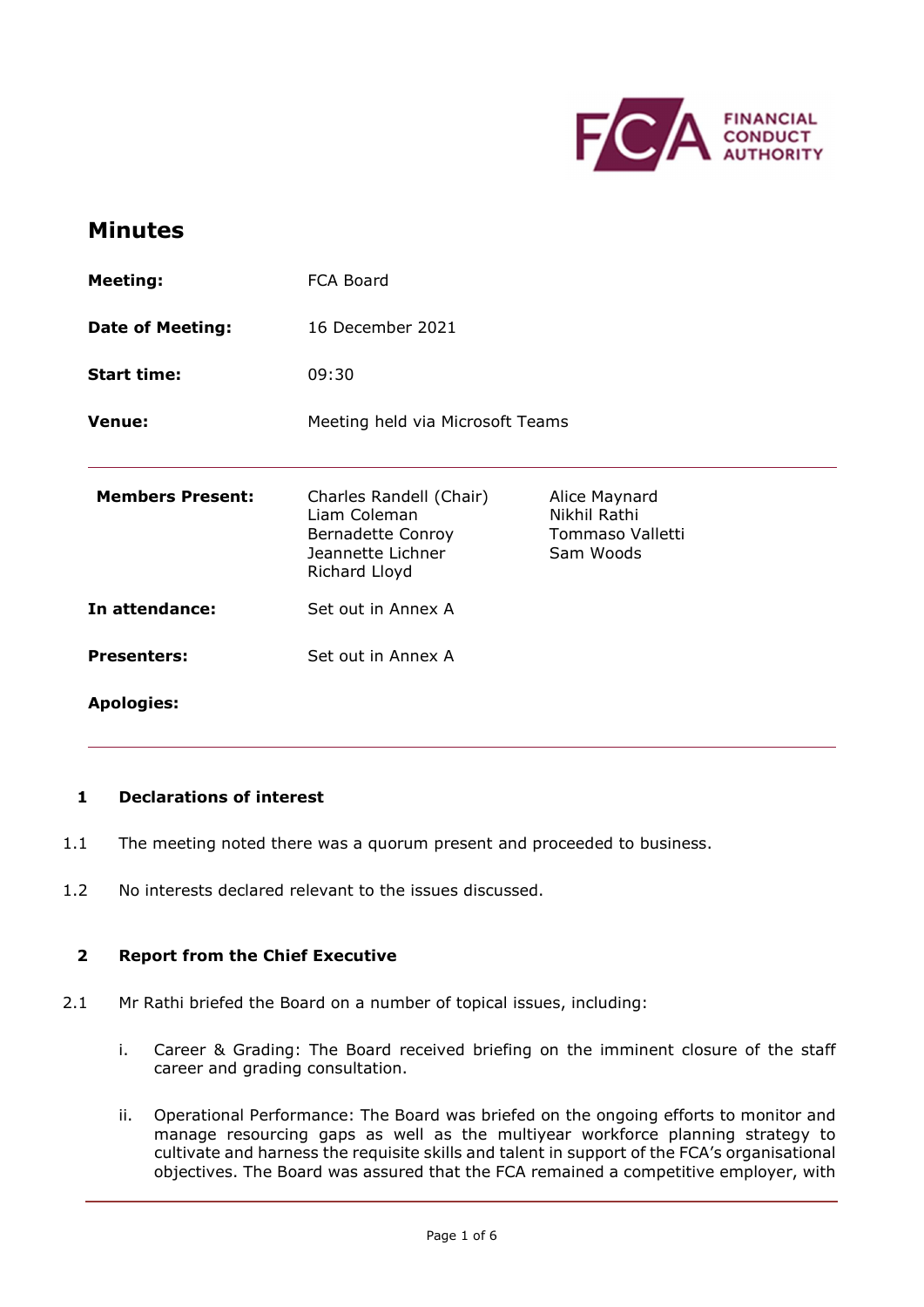its reward offer remaining one of the highest of any UK regulator or enforcement agency, and turnover levels were no higher than pre-pandemic levels.

- iii. Major projects Document Management Transformation (DMT): The Board received assurances that the DMT project had progressed substantially and was at the final stage of the project. It was also assured that potential data migration and security impact risks were considered low.
- iv. Business priorities dashboard: The Board asked for the development of outcome-based metrics that demonstrate the impact of the FCA in mitigating harm to consumers and preserving market integrity. The Board received assurances that the consumer strategy and financial promotions work had taken external impact reporting and the embedding of behavioural changes required to support culture shifts within the FCA into consideration.
- v. COVID19 Omicron variant: The Board discussed some of the lessons learned from last year's response to COVID19 and how some of the emergency measures had supported the market and consumers through the impact of the pandemic on the market and individual consumer groups. It was agreed that keeping the market open, consultation with various consumer groups, concerted firm outreach and the use of flexible and agile approaches to working had made a considerable difference in supporting consumers and the industry through the pandemic. The Board noted that continued situation- monitoring, building operational resilience and developing emergency measures may support the FCA's adaptation to changes arising out of the COVID19 pandemic. It also agreed that ascertaining and clearly communicating the FCA's limitations in mitigating potential risks, such as financial crime and fraud, arising out of the impact of the pandemic should be clearly communicated.

## 3 Monthly Reports from the Independent Panels

- 3.1 The Board reviewed the reports from the Chairs of the Consumer Panel, the Practitioner Panel, the Markets Practitioner Panel and the Smaller Business Practitioner Panel and discussed some of the issues raised in the reports including:
	- i. Diversity and Inclusion
	- ii. Regulatory Changes
	- iii. Future Regulatory Framework
	- iv. New Consumer Duty
- 3.2 The Board noted the continued engagement of members of the regulatory family with the Financial Regulatory Services Initiative Forum (FSRIF) and commended the biannual publication of the Grid.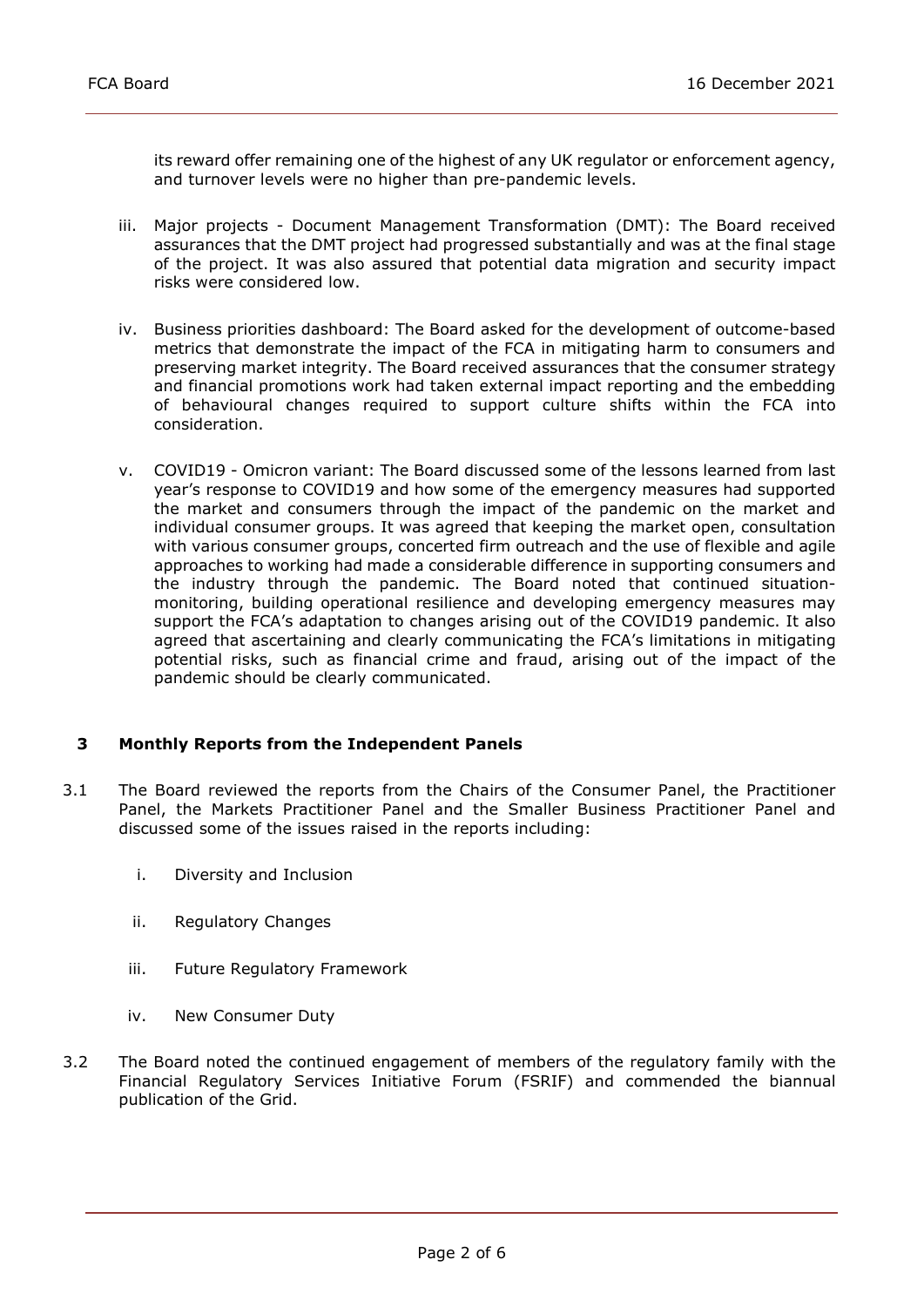## 4 Report from the PRA

- 4.1 Mr Woods briefed the Board on the business of the PRA that was of relevance to the FCA.
- 4.2 The Board noted the Bank's consultation on withdrawing an additional mortgage test and discussed the implications for the FCA. The Board requested further advice on the application of the affordability test, including on shared ownership mortgages, and whether the FCA's existing rules and risk appetite sufficiently protected consumers.

## 5 PSR Annual Plan & Budget 2022-23

- 5.1 The Board was presented with the detailed plans for the PSR's 2022/23 work programme and recommended budget proposal.
- 5.2 The Board discussed some of the major projects being undertaken by the PSR, the proposed budget, work programme and planning assumptions for 2022/23. The Chair, also Chair of the PSR Board, briefed the Board on major continuing projects and some of the challenges of the New Payments Architecture project which had led to the PSR assuming a more intensive role in relation to Pay.UK.
- 5.3 In connection with the discussion on the proposed budget, the Board noted an estimated 15% increase in Budget and sought further assurances on the necessity for this increase and on longer-term budget projections.

## 6 British Steel Pension Scheme (BSPS)

- 6.1 The Board was briefed on the evidence collected in support of the FCA's consideration of whether to use powers under S.404 FSMA requiring firms to establish and carry out a consumer redress scheme for British Steel Pension Scheme (BSPS) members.
- 6.2 The Board discussed the uniqueness of the facts concerning BSPS; whether the conditions necessary to satisfy the tests under S.404 FSMA had been met; and whether it was desirable to make rules for the purpose of securing redress for BSPS members. The Board noted that the data showed a comparatively significantly higher rate of unsuitable transfer advice given to BSPS members than was the case in higher-risk firms in non-BSPS cases.
- 6.3 The Board considered how exercising its S.404 FSMA powers may impact the insurance market and the potential knock-on effect it may have on PII products. The Board noted the need for further work to assess the impact of establishing a scheme and the development of a more detailed operational plan in readiness for a consultation on exercising its S.404 FSMA powers.
- 6.4 The Board sought further assurances on the proposed communications approach ahead of any consultation on whether to use its S.404 FSMA powers to require firms to create a redress scheme. The Board agreed to defer its decision until further options were put forward with a view to returning to the matter before the end of the year in line with the timetable shared by the FCA in July with the Treasury Committee.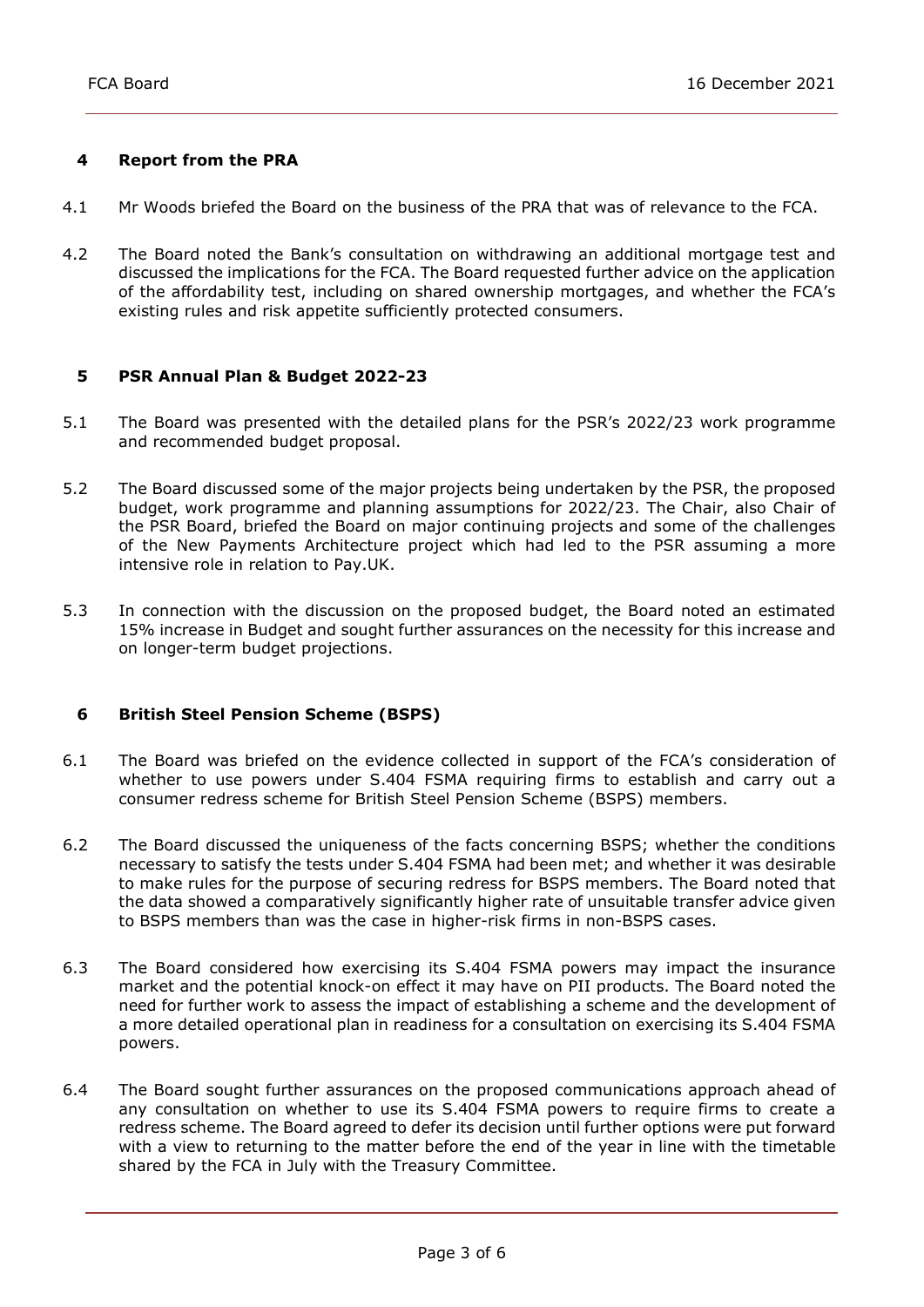# 7 LCF Complaints Time Bar

- 7.1 The Board was briefed on several options for setting a time bar on London Capital & Finance Plc (LCF) complaints, under the Complaints Scheme.
- 7.2 The Board noted that the 12 months complaint period had been written into the Complaints Scheme and complainants could be reasonably expected to have had enough knowledge to raise a complaint following the publication of the Gloster report. The Board discussed the exceptional aspects of the LCF case and the merit in departing from its standard practice by announcing the complaints time bar and adopting a discretionary extension of 3 months within which to accept complaints.
- 7.3 The Board agreed that, given the exceptional circumstances surrounding London Capital & Finance Plc (LCF), it would allow complaints to the FCA about LCF to be accepted until 17 March 2022 noting that complaints notified after this would be accepted only if there were exceptional circumstances for the delay. The Board also agreed to depart from its standard practice in the case of London Capital & Finance Plc (LCF) by making a public announcement in advance.

## 8 Developing an FCA Strategy for Crypto assets

- 8.1 The Board was briefed on the proposed strategy for the FCA to play a more significant role in the regulation of crypto assets, including the further regulations that may be needed to support the FCA's limited existing powers.
- 8.2 The Board discussed how regulating aspects of the crypto assets market would need to support the FCA's objectives of consumer protection and market integrity and the difficulties of avoiding a "halo effect" through FCA involvement. It also considered the challenge in attempting to regulate more decentralised financial activities. The Board also noted the importance of international regulatory cooperation in this area.
- 8.3 The Board discussed the regulatory approach in the short term and invited a further update on the regulatory approach being developed to mitigate immediate risks arising out of activities in crypto asset. The Board also recognised the extent to which the approach was limited by the current regulatory powers given to the FCA by Parliament.
- 8.4 The Board approved the recommended approach to the FCA's role in regulating Crypto assets.

## 9 Rules and Guidance and Technical Standards to be determined

- 9.1 The Board resolved to make the following instruments:
	- i. Listing Rules (Disclosure of Climate-Related Financial Information) (No 2) Instrument 2021 (FCA 2021/61)
	- ii. Disclosure of Climate-Related Financial Information (Asset Manager and Asset Owner) Instrument 2021 (FCA 2021/62)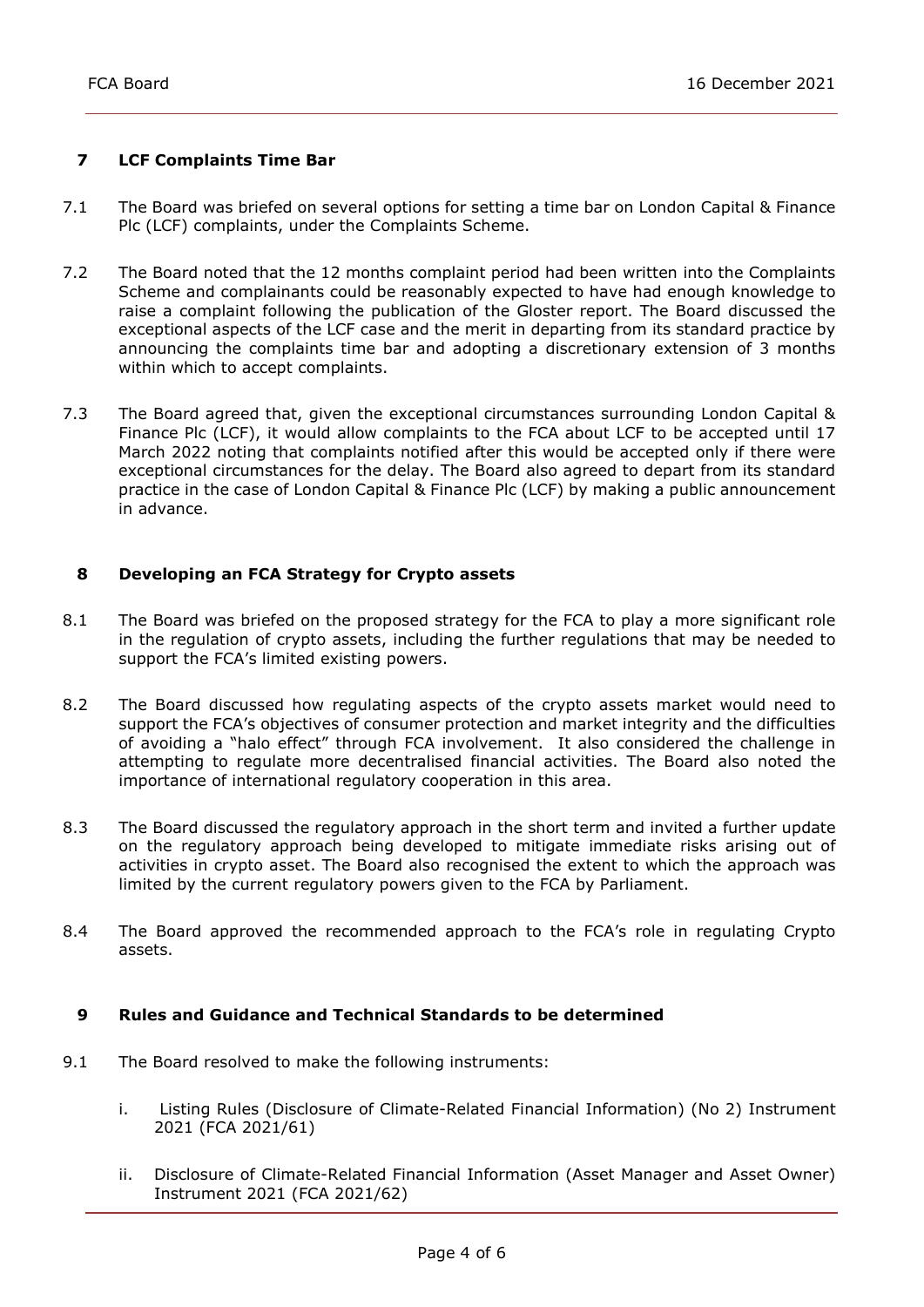- iii. Application Fees (Amendment) Instrument 2021 (FCA 2021/63)
- iv. LIBOR Transition Miscellaneous Instrument 2021 (FCA 2021/64)
- v. Value Measures Reporting and Monitoring (Amendment) Instrument 2021 (FCA 2021/65)
- vi. Technical Standards (Electronic Reporting Format) (No 2) Instrument 2021 (FCA 2021/66)
- vii. UK Emission Trading Scheme (No 2) Instrument 2021 (FCA 2021/67)
- viii. Supervision Manual (Reporting No 17) Instrument 2021 (FCA 2021/68)

#### 10 Decisions of the Board/Board committee

- 10.1 The Board approved the minutes of the meeting held on 11<sup>th</sup> November 2021.
- 10.2 The Board agreed to approve the minutes of the meeting of the Board that took place on 30 November 2021 by written procedure.
- 10.3 The Board approved the actions for closure and the actions proposed for deferral under the action log.
- 10.4 The Board approved the FSCS MELL for 2022/23 for consultation jointly with the PRA in January 2022.
- 10.5 The Board approved the reappointment of Stuart Williams as a member of the Markets Practitioner Panel, for a period of 3 years, with effect from 1 January 2022, to 31 December 2024.

#### 11 Reports from the Chairs of Board Committees

 11.1 The Board noted the verbal reports by the Chairs of the Remuneration Committee, Oversight Committee, Audit Committee and Risk Committee.

#### 12 Papers for noting

- 12.1 The Board noted the following:
	- i. Cyber & Information Resilience Organisational Update.
	- ii. Forward-Looking policy instruments and Economic Outlook.